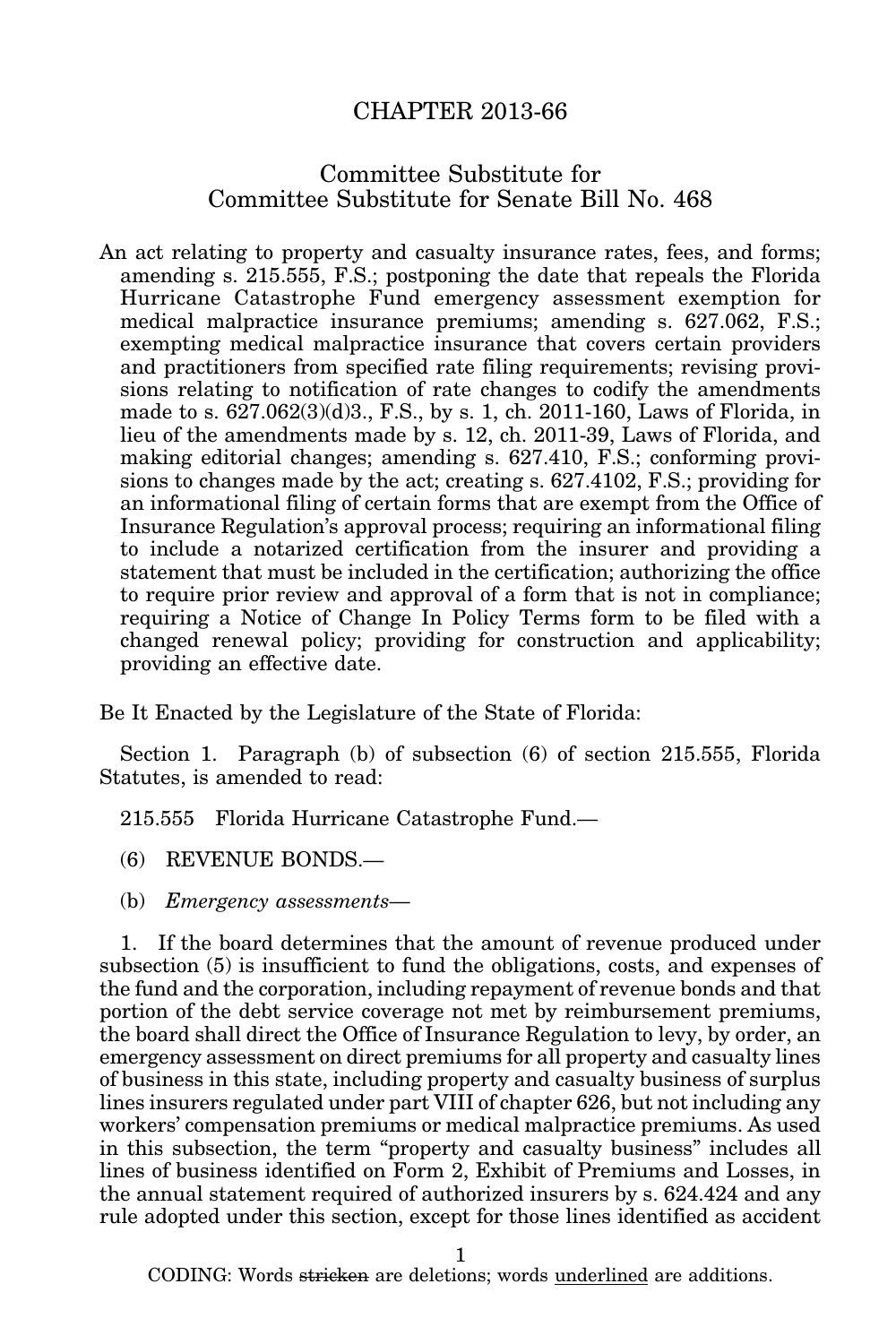and health insurance and except for policies written under the National Flood Insurance Program. The assessment shall be specified as a percentage of direct written premium and is subject to annual adjustments by the board in order to meet debt obligations. The same percentage applies shall apply to all policies in lines of business subject to the assessment issued or renewed during the 12-month period beginning on the effective date of the assessment.

2. A premium is not subject to an annual assessment under this paragraph in excess of 6 percent of premium with respect to obligations arising out of losses attributable to any one contract year, and a premium is not subject to an aggregate annual assessment under this paragraph in excess of 10 percent of premium. An annual assessment under this paragraph continues shall continue as long as the revenue bonds issued with respect to which the assessment was imposed are outstanding, including any bonds the proceeds of which were used to refund the revenue bonds, unless adequate provision has been made for the payment of the bonds under the documents authorizing issuance of the bonds.

3. Emergency assessments shall be collected from policyholders. Emergency assessments shall be remitted by insurers as a percentage of direct written premium for the preceding calendar quarter as specified in the order from the Office of Insurance Regulation. The office shall verify the accurate and timely collection and remittance of emergency assessments and shall report the information to the board in a form and at a time specified by the board. Each insurer collecting assessments shall provide the information with respect to premiums and collections as may be required by the office to enable the office to monitor and verify compliance with this paragraph.

4. With respect to assessments of surplus lines premiums, each surplus lines agent shall collect the assessment at the same time as the agent collects the surplus lines tax required by s. 626.932, and the surplus lines agent shall remit the assessment to the Florida Surplus Lines Service Office created by s. 626.921 at the same time as the agent remits the surplus lines tax to the Florida Surplus Lines Service Office. The emergency assessment on each insured procuring coverage and filing under s. 626.938 shall be remitted by the insured to the Florida Surplus Lines Service Office at the time the insured pays the surplus lines tax to the Florida Surplus Lines Service Office. The Florida Surplus Lines Service Office shall remit the collected assessments to the fund or corporation as provided in the order levied by the Office of Insurance Regulation. The Florida Surplus Lines Service Office shall verify the proper application of such emergency assessments and shall assist the board in ensuring the accurate and timely collection and remittance of assessments as required by the board. The Florida Surplus Lines Service Office shall annually calculate the aggregate written premium on property and casualty business, other than workers' compensation and medical malpractice, procured through surplus lines agents and insureds procuring coverage and filing under s. 626.938 and shall report the information to the board in a form and at a time specified by the board.

2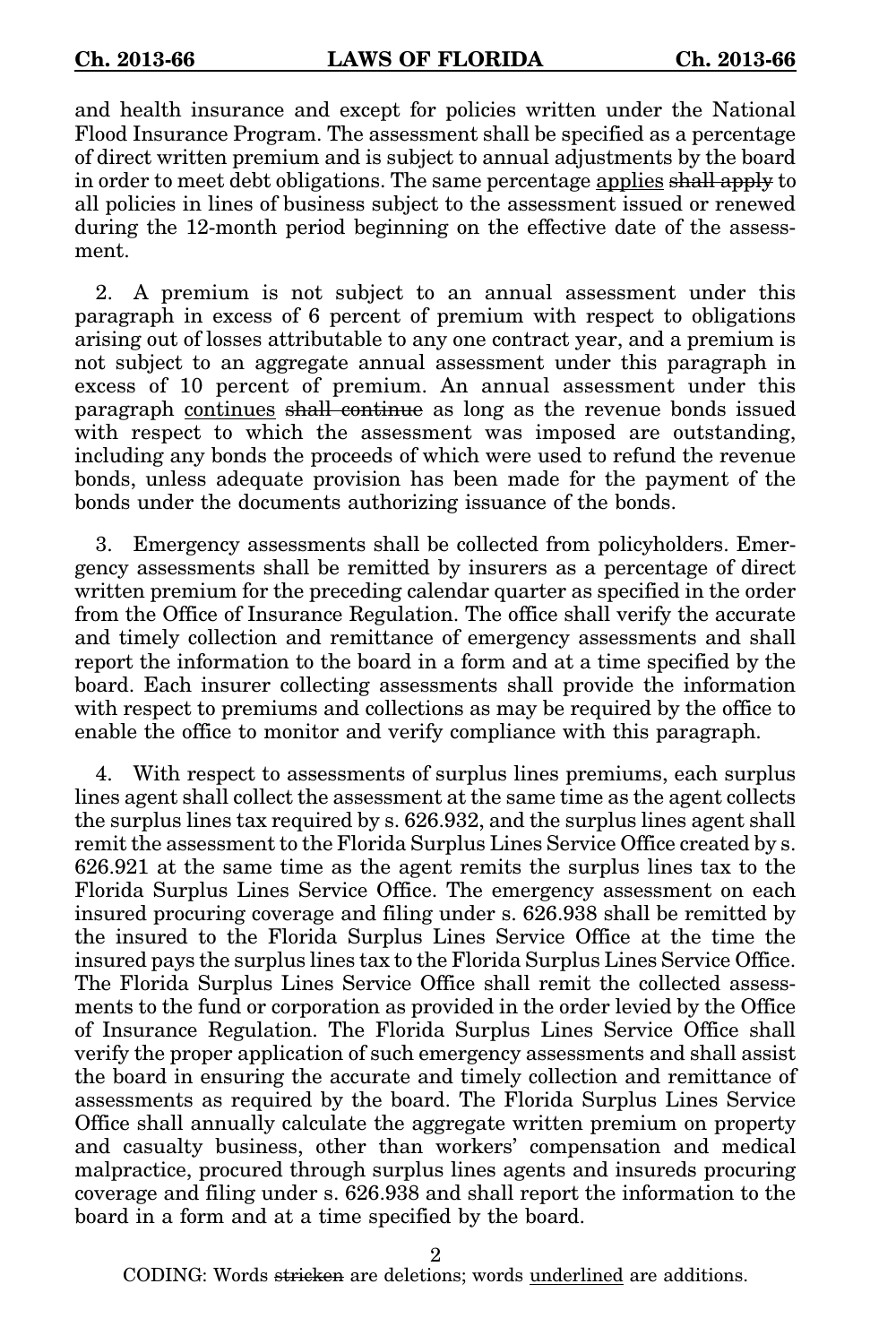5. Any assessment authority not used for a particular contract year may be used for a subsequent contract year. If, for a subsequent contract year, the board determines that the amount of revenue produced under subsection (5) is insufficient to fund the obligations, costs, and expenses of the fund and the corporation, including repayment of revenue bonds and that portion of the debt service coverage not met by reimbursement premiums, the board shall direct the Office of Insurance Regulation to levy an emergency assessment up to an amount not exceeding the amount of unused assessment authority from a previous contract year or years, plus an additional 4 percent provided that the assessments in the aggregate do not exceed the limits specified in subparagraph 2.

6. The assessments otherwise payable to the corporation under this paragraph shall be paid to the fund unless and until the Office of Insurance Regulation and the Florida Surplus Lines Service Office have received a notice from the corporation and the fund a notice, which shall be conclusive and upon which they may rely without further inquiry, that the corporation has issued bonds and the fund has no agreements in effect with local governments under paragraph (c). On or after the date of the notice and until the date the corporation has no bonds outstanding, the fund shall have no right, title, or interest in or to the assessments, except as provided in the fund's agreement with the corporation.

7. Emergency assessments are not premium and are not subject to the premium tax, to the surplus lines tax, to any fees, or to any commissions. An insurer is liable for all assessments that it collects and must treat the failure of an insured to pay an assessment as a failure to pay the premium. An insurer is not liable for uncollectible assessments.

8. If When an insurer is required to return an unearned premium, it shall also return any collected assessment attributable to the unearned premium. A credit adjustment to the collected assessment may be made by the insurer with regard to future remittances that are payable to the fund or corporation, but the insurer is not entitled to a refund.

9. If When a surplus lines insured or an insured who has procured coverage and filed under s. 626.938 is entitled to the return of an unearned premium, the Florida Surplus Lines Service Office shall provide a credit or refund to the agent or such insured for the collected assessment attributable to the unearned premium before prior to remitting the emergency assessment collected to the fund or corporation.

10. The exemption of medical malpractice insurance premiums from emergency assessments under this paragraph is repealed May 31, 2016 2013, and medical malpractice insurance premiums shall be subject to emergency assessments attributable to loss events occurring in the contract years commencing on June 1, 2016 2013.

Section 2. Paragraph (d) of subsection (3) and paragraph (e) of subsection (7) of section 627.062, Florida Statutes, are amended to read:

3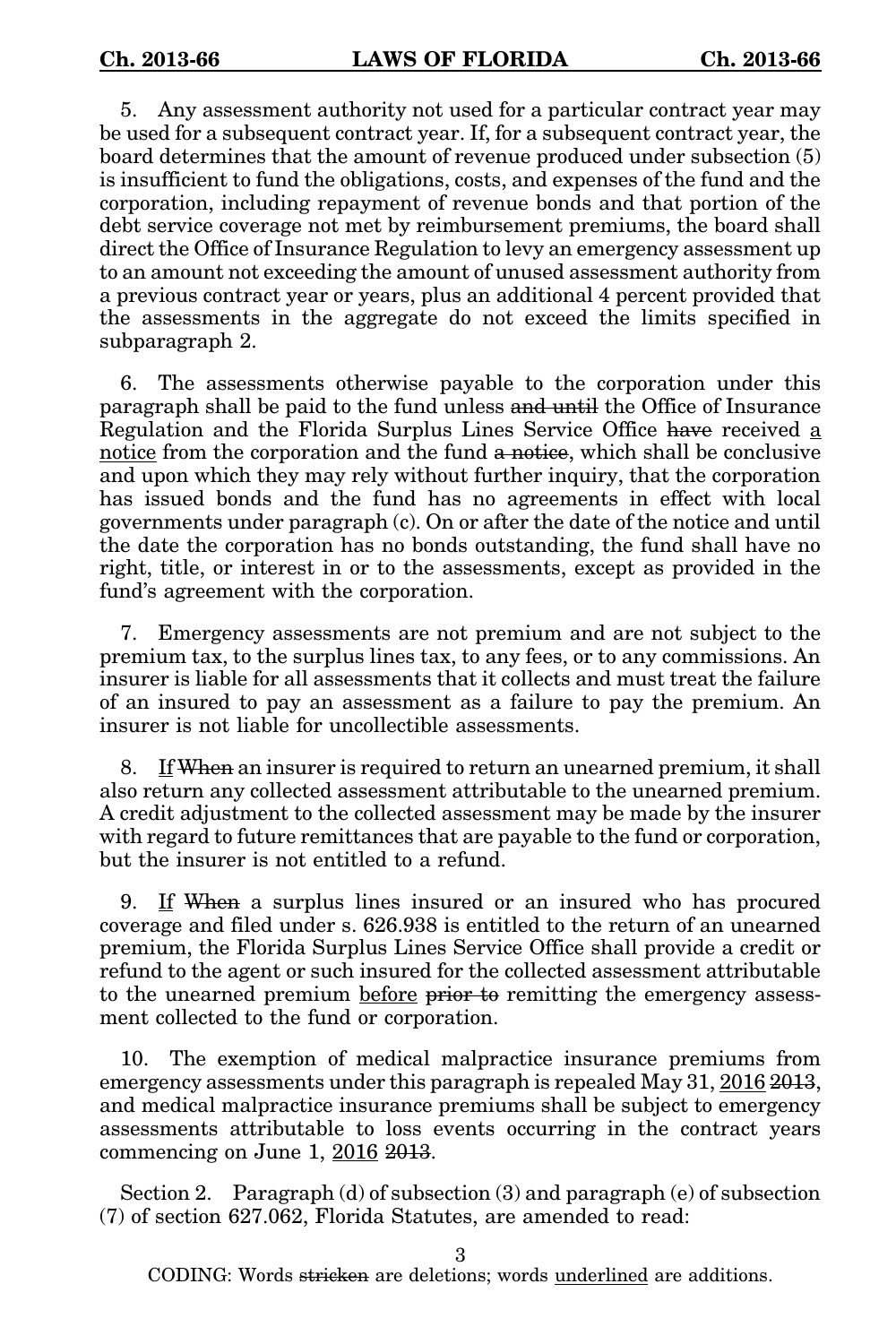627.062 Rate standards.—

(3)

(d)1. The following categories or kinds of insurance and types of commercial lines risks are not subject to paragraph  $(2)(a)$  or paragraph  $(2)(f)$ :

a. Excess or umbrella.

b. Surety and fidelity.

c. Boiler and machinery and leakage and fire extinguishing equipment.

d. Errors and omissions.

e. Directors and officers, employment practices, fiduciary liability, and management liability.

f. Intellectual property and patent infringement liability.

g. Advertising injury and Internet liability insurance.

h. Property risks rated under a highly protected risks rating plan.

i. General liability.

j. Nonresidential property, except for collateral protection insurance as defined in s. 624,6085

k. Nonresidential multiperil.

l. Excess property.

m. Burglary and theft.

n. Medical malpractice for a facility that is not a hospital licensed under chapter 395, a nursing home licensed under part II of chapter 400, or an assisted living facility licensed under part I of chapter 429.

o. Medical malpractice for a health care practitioner who is not a dentist licensed under chapter 466, a physician licensed under chapter 458, an osteopathic physician licensed under chapter 459, a chiropractic physician licensed under chapter 460, a podiatric physician licensed under chapter 461, a pharmacist licensed under chapter 465, or a pharmacy technician registered under chapter 465.

p.n. Any other commercial lines categories or kinds of insurance or types of commercial lines risks that the office determines should not be subject to paragraph  $(2)(a)$  or paragraph  $(2)(f)$  because of the existence of a competitive market for such insurance, similarity of such insurance to other categories or kinds of insurance not subject to paragraph  $(2)(a)$  or paragraph  $(2)(f)$ , or to improve the general operational efficiency of the office.

4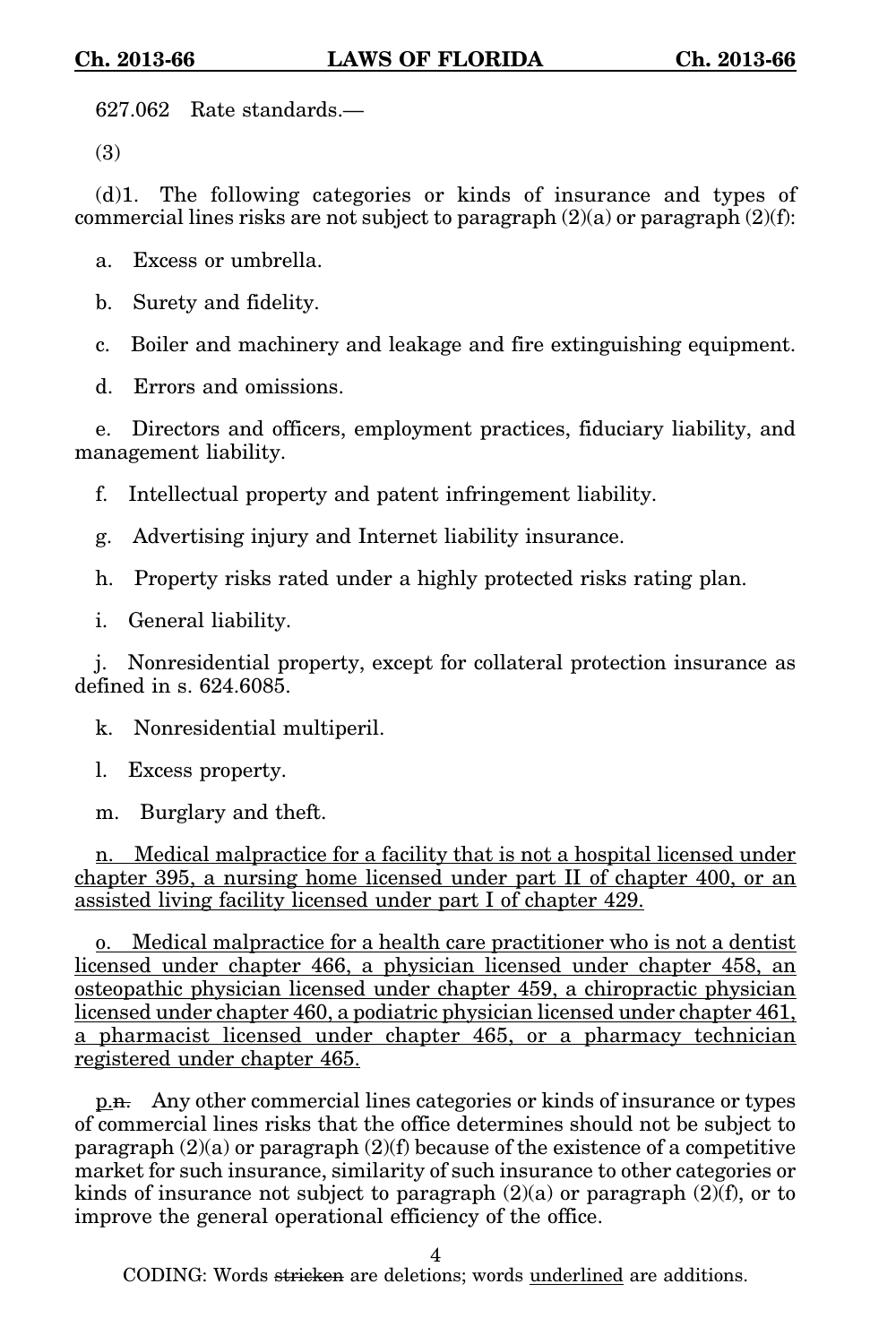2. Insurers or rating organizations shall establish and use rates, rating schedules, or rating manuals to allow the insurer a reasonable rate of return on insurance and risks described in subparagraph 1. which are written in this state.

3. An insurer shall must notify the office of any changes to rates for insurance and risks described in subparagraph 1. within 30 days after the effective date of the change. The notice must include the name of the insurer, the type or kind of insurance subject to rate change, total premium written during the immediately preceding year by the insurer for the type or kind of insurance subject to the rate change, and the average statewide percentage change in rates. Actuarial data Underwriting files, premiums, losses, and expense statistics with regard to rates for such insurance and risks written by an insurer must be maintained by the insurer for 2 years after the effective date of changes to those rates and are subject to examination by the office. The office may require the insurer to incur the costs associated with an examination. Upon examination, the office, in accordance with generally accepted and reasonable actuarial techniques, shall consider the rate factors in paragraphs  $(2)(b)$ , (c), and (d) and the standards in paragraph  $(2)(e)$  to determine if the rate is excessive, inadequate, or unfairly discriminatory.

4. A rating organization shall must notify the office of any changes to loss cost for insurance and risks described in subparagraph 1. within 30 days after the effective date of the change. The notice must include the name of the rating organization, the type or kind of insurance subject to a loss cost change, loss costs during the immediately preceding year for the type or kind of insurance subject to the loss cost change, and the average statewide percentage change in loss cost. Actuarial data with regard to changes to loss cost for risks not subject to paragraph  $(2)(a)$  or paragraph  $(2)(f)$  must be maintained by the rating organization for 2 years after the effective date of the change and are subject to examination by the office. The office may require the rating organization to incur the costs associated with an examination. Upon examination, the office, in accordance with generally accepted and reasonable actuarial techniques, shall consider the rate factors in paragraphs  $(2)(b)-(d)$  and the standards in paragraph  $(2)(e)$  to determine if the rate is excessive, inadequate, or unfairly discriminatory.

(7) The provisions of this subsection apply only to rates for medical malpractice insurance and control to the extent of any conflict with other provisions of this section.

(e) For medical malpractice rates subject to paragraph  $(2)(a)$ , the each medical malpractice insurer shall must make a rate filing under this section, sworn to by at least two executive officers of the insurer, at least once each calendar year.

Section 3. Subsection (1) of section 627.410, Florida Statutes, is amended to read:

627.410 Filing, approval of forms.—

5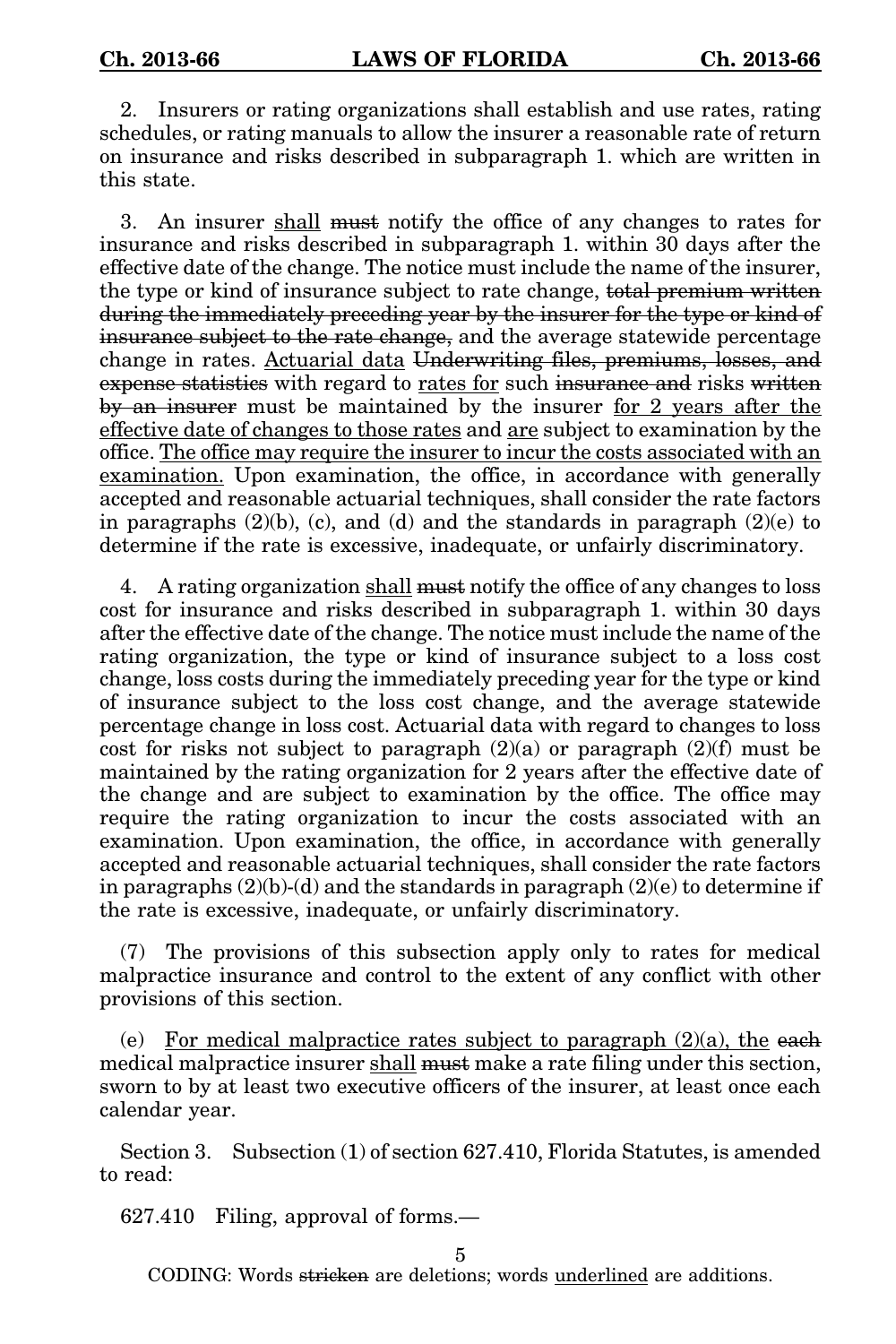$(1)$  A No basic insurance policy or annuity contract form, or application form where written application is required and is to be made a part of the policy or contract, or group certificates issued under a master contract delivered in this state, or printed rider or endorsement form or form of renewal certificate, may not shall be delivered or issued for delivery in this state, unless the form has been filed with the office by or on in behalf of the insurer that which proposes to use such form and has been approved by the office <u>or filed pursuant to s. 627.4102</u>. This provision does not apply to surety bonds or to policies, riders, endorsements, or forms of unique character that which are designed for and used with relation to insurance on upon a particular subject, (other than as to health insurance), or that which relate to the manner of distributing distribution of benefits or to the reservation of rights and benefits under life or health insurance policies and are used at the request of the individual policyholder, contract holder, or certificateholder. For As to group insurance policies effectuated and delivered outside this state but covering persons resident in this state, the group certificates to be delivered or issued for delivery in this state shall be filed with the office for information purposes only.

Section 4. Section 627.4102, Florida Statutes, is created to read:

627.4102 Informational filing of forms.—

(1) Property and casualty forms, except workers' compensation and personal lines forms, are exempt from the approval process required under s. 627.410 if:

(a) The form has been electronically submitted to the office in an informational filing made through I-File 30 days before the delivery or issuance for delivery of the form within this state; and

(b) At the time the informational filing is made, a notarized certification is attached to the filing that certifies that each form within the filing is in compliance with all applicable state laws and rules. The certification must be on the insurer's letterhead and signed and dated by the insurer's president, chief executive officer, general counsel, or an employee of the insurer responsible for the filing on behalf of the insurer. The certification must contain the following statement, and no other language: "I, …[name]…, as … [title]… of …[insurer name]…, do hereby certify that this form filing has been thoroughly and diligently reviewed by me and by all appropriate company personnel, as well as company consultants, if applicable, and certify that each form contained within the filing is in compliance with all applicable Florida laws and rules. Should a form be found not to be in compliance with Florida laws and rules, I acknowledge that the Office of Insurance Regulation shall disapprove the form."

(2) If the filing contains a form that is not in compliance with state laws and rules, the form filing, at the discretion of the office, is subject to prior review and approval pursuant to s. 627.410, and the period for review and

6